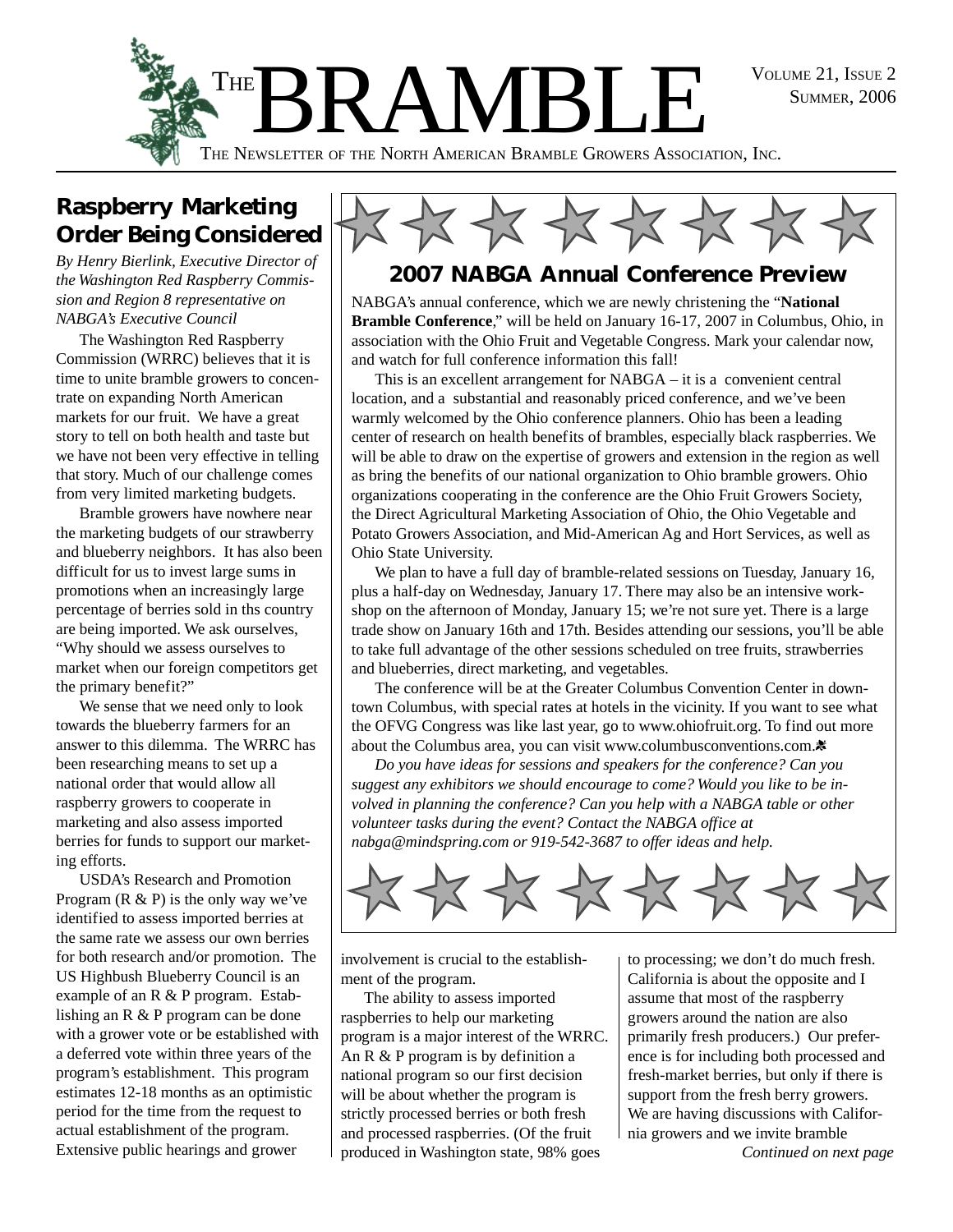### **Raspberry Marketing**

**Order** *continued from previous page* growers throughout the nation to participate in this discussion.

A good place to start learning about R & P programs is the USDA website located at: www.ams.usda.gov/fv/ rpb.html. We hope bramble growers around the nation will investigate how this program might be able to help in your research and promotion plans. We'd benefit from hearing from you.

#### *The Bramble asked Henry a few questions that growers might ask: What is the expense to me likely to be? How would it be collected?*

Typically groups like ours, and likely the proposed R & P program, collect assessments based on either volume or value of berries produced. Our Commission collects \$.005 per pound. We have a *de minimus* amount of 3 ton under which growers are exempt from having to contribute. It just doesn't make sense to chase after small U-pick or farm stand growers. We collect the assessment after the end of harvest. First handlers of berries, places where growers deliver berries for processing, deduct ½ cent per pound from what they pay the growers and send it to our Commission. Producers who market their berries directly send in a report on their production and a payment based on that record.

*Is is the answer to the question you pose in the article, "Why should we assess ourselves to market when our foreign competitors get the primary benefit?" to also asses imports and to encourage across-the-board consumption so both local and imported fruit will benefit?*

You have it right on how we propose to answer the question we posed. We



believe that all who benefit from the growth in the market should pay for that benefit. Establishing an R & P program is the only way we can ensure that imported berries do that.

#### *Do you have a sense of what kind of national budget we'd be talking about?*

Last year we imported over \$53 million in IQF raspberries. Plus a large amount in fresh and other processed products. Just the IQF amount would bring in nearly \$300,000 from offshore producers if we stuck to our ½ cent assessment. Add that to US raspberry production, which is about 70 million for frozen fruit and something close to that for fresh and you add another \$625,000 to the budget. We are now starting to look at a possible \$1 million promotion campaign.

 The most important question we currently face is if we should simply pursue the R & P program strictly for processed berries or both fresh and processed. It is important to us to hear from the NABGA growers what they think.

### **2007 Farm Bill Priorities**

The National Berry Crops Initiative (NBCI), whichNABGA participates in, is working in coalition with other groups to advocate for a common set of priorities for the 2007 Farm Bill. By joining with other berry crops, with tree fruits, and with vegetable crops, and with other organizations – many of which have far more savvy in legislative matters – and by having a set of mutual objectives across region and different crops, we strengthen and clarify our message. The National Berry Crops Initiative strategic research and extension plan, which we've beenworking on this past year, becomes part of a larger National Plan for Specialty crops. Historically the Farm has favored the "program crops" such as corn, soybeans, and other major commodities.

Overall, the United Fresh Fruit and Vegetable Association has taken the lead in developing a comprehensive set of recommendations through a "Farm Bill Working Group". Within NBCI, staff of the Washington Red Raspberry Commission, and the Orgeon Raspberry & Blackberry Commssion, along with the Wild Blueberry Commission (and probably others), have been quite active already in this Working Group and in discussions with Congress. NABGA's national membership base is a strength of our organization as this process continues.

The Statement of Principles below is a work in progress, as are the more specific legislative recommendations that follow it in the 2007 Specialty Crop Farm Bill Priorities.

#### **Statement of Principles**

1.The specialty crop industry is a critical and growing component of U.S. agriculture. It deserves full and equal consideration in the Farm Bill.

2. Support for the specialty crop industry should emphasize building the long-term competitiveness and sustainability of U.S. specialty crop production.

3. Doubling fruit and vegetable consumption, as called for in the 2005 Dietary Guidelines, can be accomplished by expanding specialty crops access and availability.



### *Please let us know your thoughts*

on this proposed program, which could bring hundreds of thousands of dollars a year to raspberry research and promotion. WRRC sincerely seeks comments from growers across the nation. Send your comments to NABGA at nabga@mindspring.com or 1138 Rock Rest Rd. Pittsboro, NC 27312. You can also contact Henry Bierlink directly at henry@red-raspberry.org.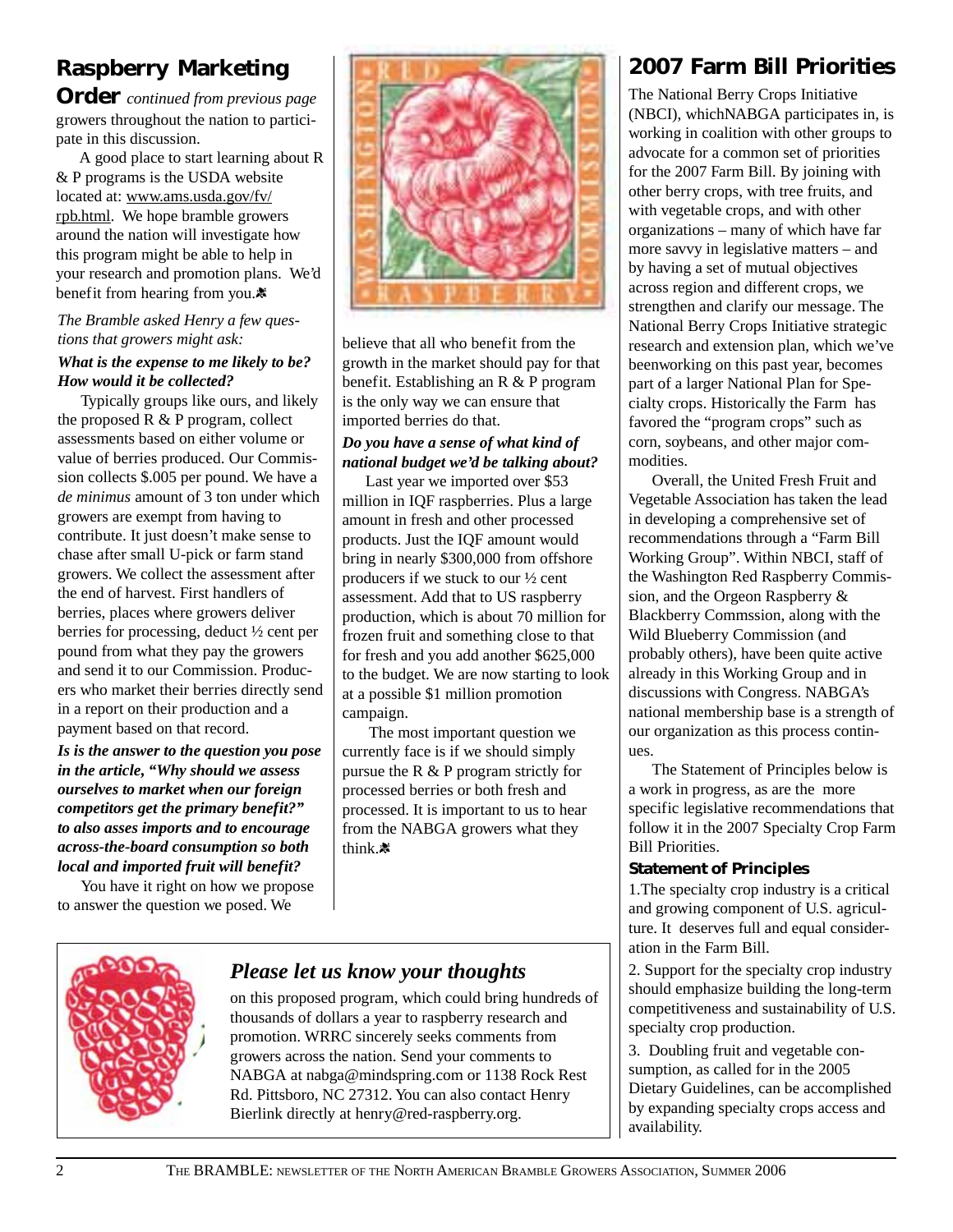4. Specialty crops deserve a fair, level playing field with international competitors. 5. To increase exports, federal policy and resources must support efforts to remove existing international trade barriers that block U.S. specialty crop exports.

Specific priorities include expanding research in specialty crops and the State Block Grant Program, equal benefits for specialty crop producers in all farm programs, and a mandatory allotment for specialty crops within the EQIP Conservation Program.

**We are important:** According to a recent USDA report, the fruit and vegetable industry accounts for nearly a third of U.S. crop cash receipts and a fifth of U.S. agricultural exports. See the full report at www.ers.usda.gov/Publications/VGS/Apr06/VGS31301/.❖



### **Blackberries in the Southeast**

#### *By Stanley Scarborough*

Interest in blackberries from the South East is reaching an all-time high with buyers and consumers. The University of Arkansas blackberries developed by Dr. John Clark are the backbone of this success story. These varieties are productive, arrive to customers with good quality, and are the superior berries in the world in flavor and taste tests.

The "Super Sweet" blackberry brand produced by Georgia and Arkansas growers and sold through our company, SunnyRidge Farms, has developed a loyal customer base that is demanding not only higher volumes but also a longer production window. This product has real brand recognition and the customer demand to add a longer production season will give

# *Briefly Speaking...*

For most of us, this is a very busy time of year, when it is hard to find a moment to even sit down. So, a special thanks to two members of our Executive Council, Stanley Scarborough and Henry Bierlink, who contributed articles to this issue. The "Research & Promotion Program" that Henry proposes (see page 1) is an exciting prospect for the bramble industry that I believe we should all support. And I can attest, from my own experience this year, to the growth in demand for blackberries grown in the Southeast that Stanley describes on page 6.

I'd also like to say thank you and farewell to one member of the Executive Committee, Dena Fiacchino, who is leaving her extension job at Cornell and the region she represents and going back to graduate school. Dena was very involved in helping with our meeting in Syracuse this winter. Any member interested in representing this region (NY, MI, NJ, and PA) should contact me.

Thank you also to all members who wrote their senators and congressional representatives about immigration. The issue now rests with a House/Senate conference committee that has the responsibility to try to resolve the differences between the harsh border control-only House bill and a Senate version that includes a guest worker program. It's my understanding that messages from the grassroots really helped convince the senators that the request for guest workers was broadly based, not just from large employers. The legislation may yet die in committee; we will continue to monitor it and keep you informed.

There are probably many reasons for the strong demand and high prices that I am currently seeing in blackberries. Rainy weather, high transportation costs, and poor quality of fruit coming out of Mexico are several that come to mind. But I believe there is one more enduring reason: I think that people re genuinely hungry for fruit and that we are finally getting the message out that you're healthier eating fruit. And that is very good news!

I wish you all the best with the harvest season.

*—Ervin Lineberger, NABGA President*

new opportunities to blackberry growers in the Southeast, particularly the North Carolina mountains, to participate in the program.

Blackberry growers in the Southeast are enjoying higher pricing, increased demand for their product, and a more secure and stable future for their farms. This situation has developed due to several factors. One of these is improved cold chain and shipping methods, resulting in a higher percentage of customer acceptance of arrivals and less shrink of delivered product. Success in upgrading quality, particularly from Mexico, has allowed consumers to enjoy blackberries as a part of everyday shopping on virtually a year-round basis. Growers have improved not only production volume but also general berry appearance due to improved practices provided by Extension and University personnel. Educational programs through a variety of meetings across the Southeast have become an essential part of the blackberry success story.

The health benefits story is in its early stages with blackberries as compared to the work done with blueberries in the past. However, research being done in areas such as cancer studies and research on potential diabetes benefits show excellent promise to promote blackberries as a healthy product that needs to be featured as an integral part of a healthy diet. The combination of a quality berry that tastes great and a focus on health benefits will prove to be a winning team for blackberries. $\ast$ 

 *Stanley Scarborough represents Region 5 on the NABGA Executive Council and is Production Manager for SunnyRidge Farms. He is based in Florida and Georgia and may be contacted at 863-294-8856 or stanley.scarborough@sunnyridge.com.*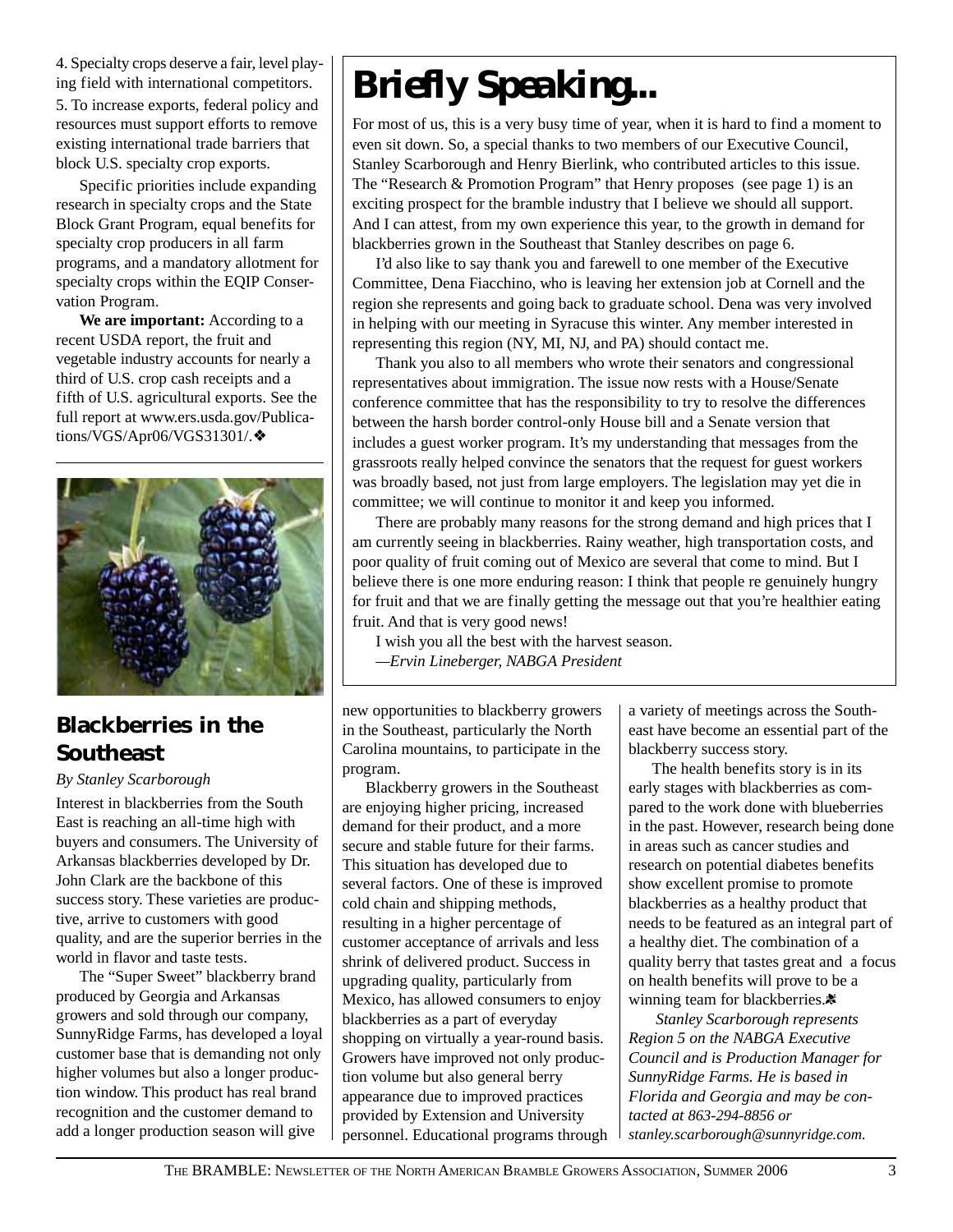### **Halting Black Raspberry Decline**

In Oregon, the nation's main black raspberry producer, symptoms of the disease known as "black raspberry decline" have surfaced in every region of the state where the berries are grown.

Symptoms include yellowing leaves due to a chlorophyll deficiency, puckered and spotted leaves, yield reduction, and cane dieback—gradual death of shoots, branches, and roots, from the tip inward.

The disease shortens a plant's life expectancy from several decades to three to four years, with severe economic repercussions. Replanting can cost farmers about \$2,000 an acre in addition to profit losses resulting from reduced yields.

In an important step toward controlling the disease, ARS plant pathologist Robert Martin has identified one cause of it: the black raspberry decline-associated virus (BRDaV).

"Decline is generally a symptom of a virus complex," says Martin, research leader in the ARS Horticultural Crops Research Unit at Corvallis, Oregon. "In most cases, a plant infected with one virus will not show such severe symptoms. But plants infected only with BRDaV do."

Martin discovered the new virus with ARS colleagues and Oregon State University graduate student Anne Halgren. They found BRDaV by extracting double-stranded RNA from affected plants, which indicates virus infection. This was then cloned, and a routine laboratory procedure called RT-PCR (reverse transcription-polymerase chain reaction) was developed for detecting the virus. RT-PCR is a standard method for making many copies of small pieces of DNA so they can be more easily studied or detected.

This technique allows scientists to efficiently gather information on new viruses, even from asymptomatic plants.

Martin and his colleagues have already used this method to obtain sequence information on 17 berry viruses, including BRDaV.

In a related discovery, the team has learned that BRDaV hitches a ride on the



*Black raspberry plants showing symptoms of black raspberry decline. Photo courtesy USDA-ARS.*

raspberry aphid *Amphorophora agathonica*. In fact, disease spread rates appear to be directly related to aphid numbers. This suggests that controlling the aphid population could slow the disease's spread.

Because BRDaV can trigger decline without the presence of other viruses, it's a much more potent threat to the berry industry. The Corvallis scientists are studying which management tactics will control it most effectively.

They have also learned that BRDaV can infect other commercial and native raspberry and blackberry plants without triggering symptoms. Thus, isolation of black raspberry fields from plantings of these other berries will be an important part of a disease-control strategy. The researchers are currently conducting field studies to understand the virus's epidemiology.

"Presently, little information exists on the viruses that cause many diseases of small fruit crops," says Martin. "Understanding which ones are involved and how they are transmitted is the first step in developing a control strategy."—By **Laura McGinnis,** Agricultural Research Service Information Staff.

This research is part of Plant Diseases, an ARS National Program (#303) described on the World Wide Web at www.nps.ars.usda.gov.

*Robert Martin is in the USDA-ARS Horticultural Crops Research Unit, 3420 N.W. Orchard Ave., Corvallis, OR 97330; phone (541) 738-4041, fax (541) 738- 4025, martinrr@science.oregonstate.edu.*

*"Halting Black Raspberry Decline" was published in the June 2006 issue of* Agricutlural Research *magazine, available online at www.ars.usda.gov/is/AR/ archive/june06/berry0606.htm.*

### **Web Diagnostic Tools**

**• The Berry Diagnostic Tool** is at at http://www.hort.cornell. edu/department/ faculty/pritts/BerryDoc/Berrydoc.htm. It focuses primarily on the Northeastern states and Canada and includes raspberries, strawberries, blueberries, and grapes.

**• The Blackberry Diagnostic Tool** is at http://www.ncsu.edu/project/berries/ diagnostic\_tool/blackberry\_diagnostic \_tool.html. (Bookmark that, you don't want to type all that in twice!). It concentrates on blackberries and warmer climates.

**• Northwest IPM** has a wealth of information oriented towards the Pacific Northwest at www.nwipm.com.*g*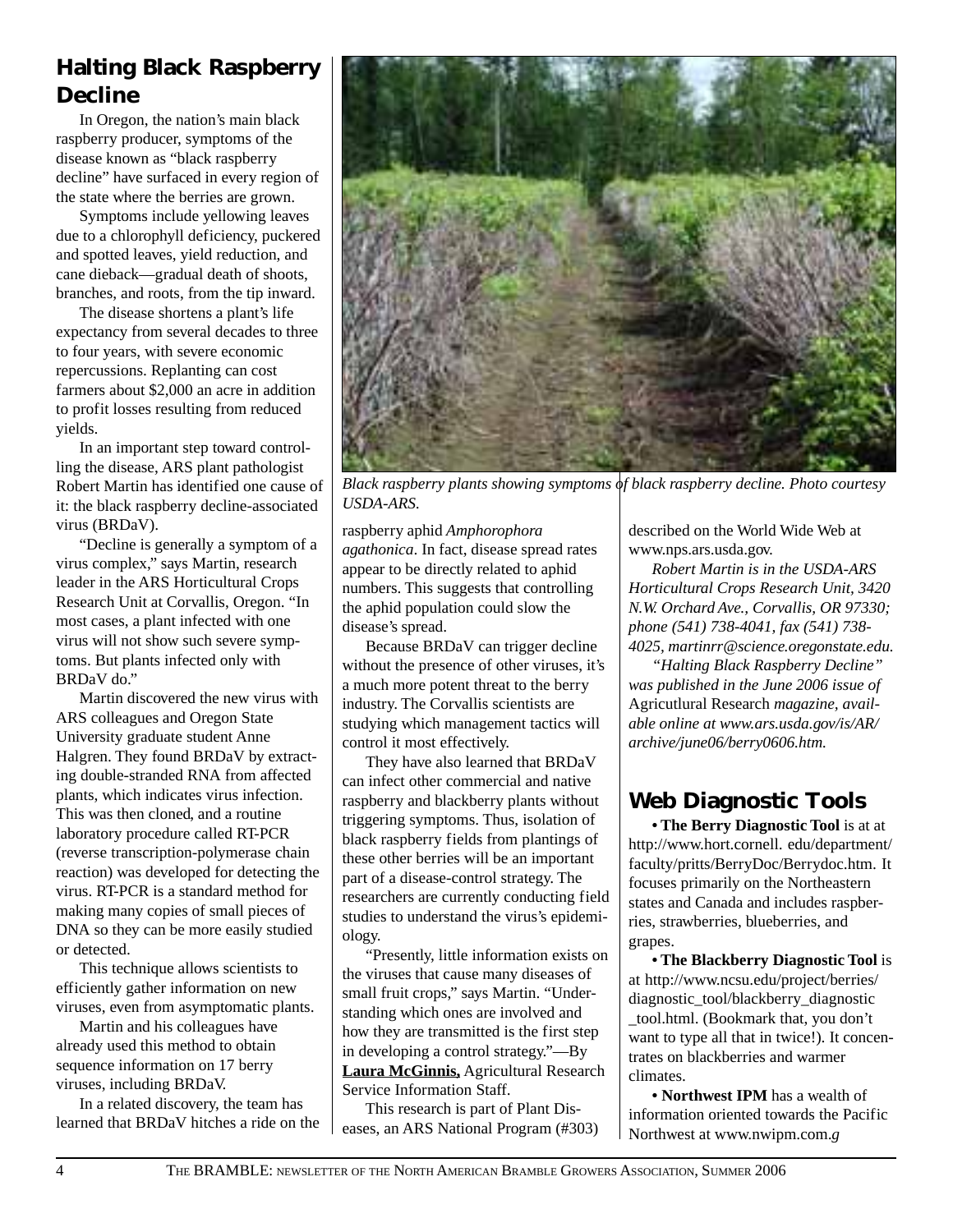# **Summer Bramble Chores**

*This list was developed by Dr. Gina Fernandez, Small Fruit Specialist at NC State University and reviewed and revised with the assistance of Dr. Marvin Pritts at Cornell. Chores and timing may be somewhat different in your area or for your cropping system.*

#### *Plant growth and development*

❑Fruit development. ❑Rapid primocane growth. ❑Floricanes senesce.

### *Pruning and Trellising*

*Floricane-fruiting raspberries:*

- ❑May need to adjust primocane numbers if canes are too thick (i.e. remove less vigorous primocanes at their base)
- ❑Train primocanes to the trellis.
- ❑Pinch black raspberry primocanes at 2 to 3 ft. to promote lateral growth.

#### *Primocane-fruiting raspberries:*

❑Train primocanes within a trellis to hold canes erect.

#### *Erect blackberry types:*

- ❑In warm climates with a long growing season, hedge (tip) the new primocanes when they are about 6-12" below the top wire of the trellis to encourage lateral branching. Continue hedging at monthly intervals to maintain desired branching and height of canopy (laterals should reach top wire).
- ❑In colder climates, tip primocanes once when they are about  $2 - 3$  ft. tall to encourage lateral branching.
- ❑Prune out spent floricanes after they have produced fruit, do not thin out

primocanes until mid-to late winter.

❑Train primocanes to trellis to minimize interference with harvest. Shift trellises or V trellises make this relatively easy.

#### *Trailing blackberry types:*

- ❑Train new primocanes to middle of trellis, or on the ground in a weed free area or temporarily to trellis outside of fruiting area (depends on trellis type).
- ❑Cut back side shoots to 18" (after dormancy in cold climates).
- ❑Remove spent floricanes after harvest.

#### *Weed management*

- ❑Mow along side of row to maintain the width of the bed to 3-4 ft.
- ❑Weed growth can be very vigorous at the same time as the bramble crop peaks.
- ❑Weed control is best done earlier in the season before harvest commences.
- ❑Mow middles regularly to allow pickers to move through rows easily.

#### *Insect and disease scouting (these will*

*vary by region)*

- ❑Scout for insects
- ❑Raspberry crown borer (canes girdled and wilt)
	- ❑Psyllid
	- ❑Two spotted spider mite
	- ❑June beetle
	- ❑Japanese beetles
- ❑stink bugs
- ❑fire ants
- ❑Scout for diseases
	- ❑Botrytis
	- ❑Rusts
	- Orange Felt (orange cane blotch) (blackberry)
	- ❑Sooty blotch (blackberry)
	- ❑Orange rust

## **STRAWBERRY & RASPBERRY PLANTS**

**Blackberry Canes, Asparagus Crowns, Rhubarb &** Horseradish, Blueberry, Black Currant

 $R.R. #2$ 

Canada

**N3Y 4K1** 



All plant material is grown under recognized Provincial or State Programs.

**CALL FOR FREE CATALOGUE** Phone: 1-519-426-3099 Fax: 1-519-426-2573 www.strawberrytyme.com ❑Powdery mildew ❑Double blossom (blackberry) ❑Cane blight (blackberry) ❑Powdery mildew

#### *Water management*

- ❑Bramble plants need about 1"-2" water/week, and this is amount is especially critical during harvest.
- ❑For blackberries (not raspberries) in warmer climates only, consider installing an overhead system for evaporative cooling to reduce sunscald. Turn on once or twice a day from 10 am to 3 pm for short periods of time (approx. 15 minutes).
- ❑Give plants a deep irrigation after harvest.

#### *Nutrient management*

❑Take leaf samples after harvest and send to a clinic for nutrient analysis. Do not fertilize with nitrogen at this time of the year.

#### *Harvest and marketing*

The busiest time of the year for a blackberry or raspberry grower is the harvest season. Each plant needs to be harvested every 2-3 days. For larger plantings, that means fruit is picked from some part of the field every day of the week.

- ❑Pick blackberries when shiny black for shipping. Those that are dull black are fully ripe and suitable for PYO only.
- ❑Pick directly into clamshells with absorbent pads OR for PYO use soft drink flats.
- ❑Keep harvested fruit in shade and move into coolers as soon as possible to lengthen the shelf life of the fruit.
- ❑Use forced-air precoolers for best removal of field heat.
- ❑Store at 32 to 34°F and 95% relative humidity.
- ❑Freeze excess fruit for jam, juice or wine.

### www/raspberryblackberry.com

We're in the process of updating our website, updating and expanding our list of bramble experts, adding more recipes, and more. If you have any great recipes or photos to share, or suggestions of resources, send them to NABGA. We can also post your bramble related special events and meetings.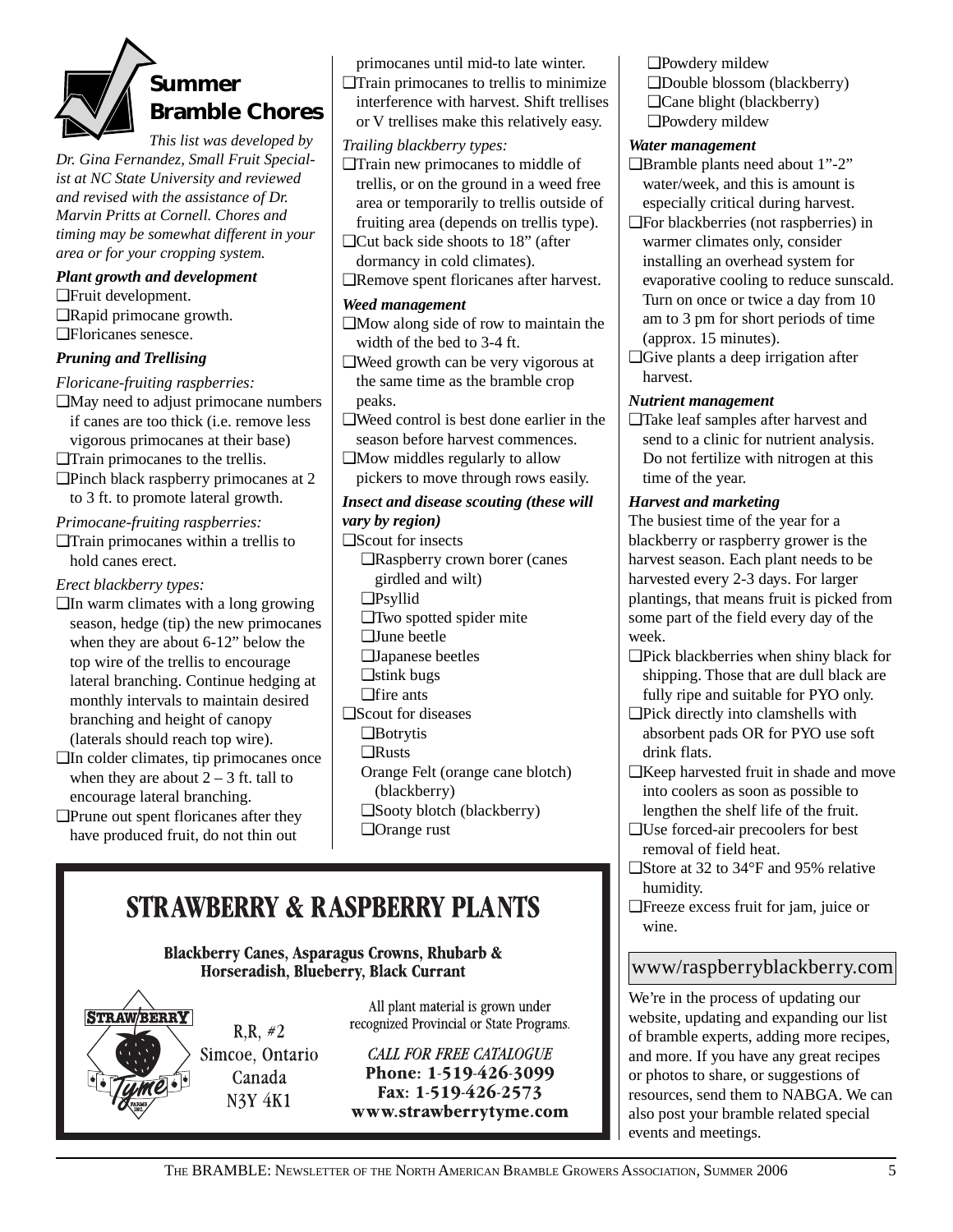### **Capture Receives Supplemental Label**

#### *By Tom Monaco, NCSU*

The insecticide Capture has received a supplemental registration from EPA for the control of raspberry crown borer in caneberries. The expansion of the label allows a fall or spring application to control borers, which have become a major problem in blackberry plantings. The Southern Region Small Fruit Consortium lobbied with the IR4 forthis expansion. Directions for use allow a " 0.1 lb ai/A post-harvest(fall) or prebloom(spring) application as a drench directed at the crown of plants in a minimum of 200 gallons water/acre. Greater efficacy is observed at higher water gallonages(up to 400 gallons/A) or in application prior to a significant rainfall event. Do not make prebloomfoliar and pre-bloom drench applications" (quoted from the supplemental label).

Capture is a restricted use pesticide and is toxic to fish and aquatic organisms. Follow all label instructions; restrictions; and precautions and consult local authorities for guidance in using this product.

The actual label can be viewed at www.cdms.net/ldat/ld149002.pdf.

*From the Southern Region Small Fruits Consortium* Small Fruit News, *Vol. 6, No. 1, April 2006*

### **Gramoxone Inteon**

### **A New Formulation of Paraquat**

*By Wayne Mitchem, NC, SC and GA Regional Weed Specialist* Gramoxone Max has been the trade of paraquat marketed in the United States since it replaced Gramoxone Extra several years ago. The new formulation of paraquat, Gramoxone Inteon, was marketed for the first time this spring and will replace Gramoxone Max when current supplies are sold.

The Gramoxone Inteon formulation offers the same activity as Gramoxone Max but is considered more user-friendly than Gramoxone Max. Gramoxone Inteon contains an alginate which reduces oral toxicity of paraquat. Additionally its' odor alerting agent smells like decaying grass, a less offensive odor than the alerting agent in Gramoxone Max. The most significant difference between Gramoxone Max and Gramoxone Inteon is the formulation concentration which directly impacts application rate.

Gramoxone Max contains 3 lbs of paraquat per gallon while Gramxone Inteon contains 2 lbs of paraquat per gallon. The less concentrate Gramoxone Inteon therefore requires a higher use rate than Gramoxone Max.

Gramoxone Inteon must be applied in combination with a non-ionic surfactant for optimum herbicide performance, like other paraquat formulations.

### **Guthion Uses for Caneberries Cancelled**

EPA issued an order in the Federal Register on March 29, 2006, amending registrations of azinphos methyl (AZM) products to terminate the "Group 2" uses,



### **We Sell Micropropagated, Certified/Virus-Indexed Blackberry Plants**

*All Greenhouse Grown*

**Varieties Apache\* thornless Arapaho\* thornless Chickasaw\* Choctaw Chester thornless Kiowa\* Navaho\* thornless Ouachita\* Shawnee Triple Crown thornless** \* Patented

# Jones Farms

**7094 Honeysuckle Lane, Bailey, NC 27807 252-235-3248 home 252-399-9844 mobile email: jonesfarmsnc@aol.com**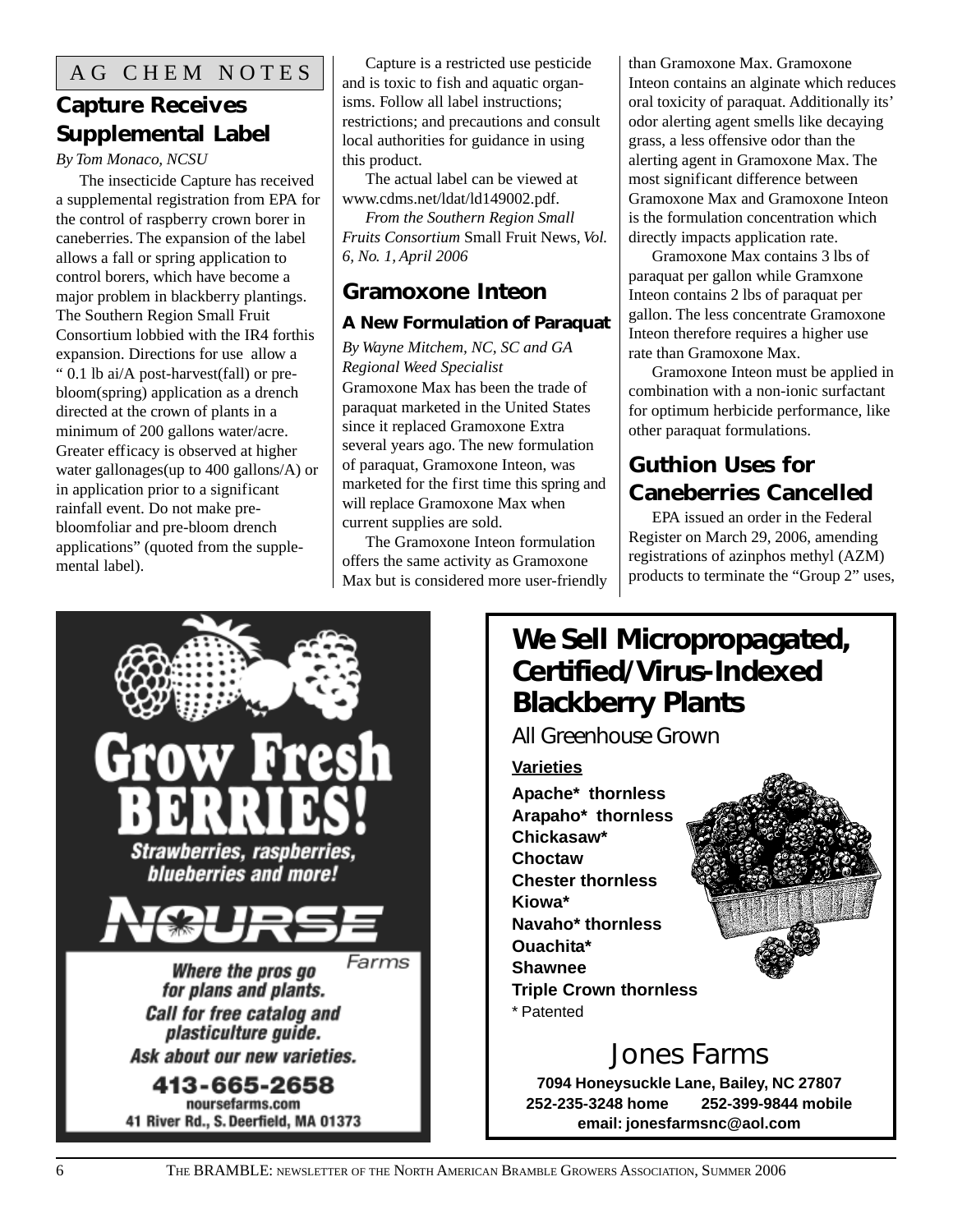which include **caneberries**, cotton, **cranberries**, peaches/nectarines, potatoes, and Southern pine seed orchards. This order follows up on an August 2005 notice of receipt of requests from the registrants to voluntarily cancel the Group 2 uses. **Under the existing** stocks provisions, distribution or sale of AZM products for these uses is allowed until March 31, 2006, and use of **these products is allowed until September 30, 2006**.

*From* Massachusetts Berry Notes, *April 2006, Vol. 18, No. 4, www.umass.edu/ fruitadvisor/berrynotes/index.html*

### **Rotenone Cancellation Proposed**

On June 7, 2006, EPA announced plans to cancel all rotenone uses except as piscicide (fish killer). Though a natural botanical product, there are no formulations currently available that are OMRIcertified because of inert ingredients. The main impact of such a cancellation would result from rotenone being a component of the pesticide Pyrellin. Pyrellin is recommended in some states for mite control on brambles. Several other miticides are available; it is beneficial to have acaricides of diverse modes of action, to aid in resistance management (remember that spider mites are the leading group of arthropods for development of resistance to pesticides). EPA has called for public comment on this proposed action.

If you would like to provide input, visit the www.regulations.gov page, and search on ID no. EPA-HQ-OPP-2005- 0494. Comments are due by 7 Jul 2006.

**The BRAMBLE** is a quarterly publication of the North American Bramble Growers Association (NABGA) and is a benefit of membership in the association. For sample copy, reprint permision, membership information, and advertising rates, contact NABGA

1138 Rock Rest Road Pittsboro, NC 27312 Phone: 919-542-3687 Fax: 919-542-4037 Email: nabga@mindspring.com *The Bramble © NABGA 2006*

### RESEARCH REPORT

### **Impact and Management of Strawberry Bud Weevil (***Anthonomus signatus***) on Raspberry in the Northeast**

*By Christina S. Howard, University of Maine, Highmoor Farm*

#### **Summary**

The strawberry bud weevil (*Anthonomus signatus*), "clipper," is an invasive pest to the Northeast strawberry and raspberry crops. Strawberry is the primary host of clipper, but it has been observed damaging raspberry crops, as well. The first objective for this research is to determine the importance of clipper as a pest on raspberries in the Northeast. Raspberry plantings were scouted weekly on 13 grower-cooperator farms in Maine during the late spring and early summer of 2005 for the adult insects and bud injury (clipped or not). 10 canes from each site were then collected and the number of total buds and clipped buds were taken. This data will be correlated with the bud injury data to determine interrelationships between clipper populations and bud injury levels. Through the first year of this research, it has been determined that clipper is a pest of raspberry in the Northeast.

The other objective for this research is to develop integrated pest management (IPM) strategies for clipper on raspberry crops in the Northeast. While scouting the farms this past summer, some different scouting techniques were tested for their efficiency and effectiveness at predicting the population levels of clipper on the crop.

In addition to this research, the importance of clipper as a pest of raspberries was tested using greenhousegrown plants. They were analyzed for the ability of raspberry fruit yield to compensate for the loss of flower buds due to clipper damage. In addition to that study, various raspberry varieties will be evaluated for resistance to clipper injury. There will also be a trial evaluating different insecticides that can be used to

control clipper. Concluding the research, this work should improve grower awareness of clipper as a pest of raspberries.

### **Objectives**

- 1. To determine the importance of strawberry bud weevil as an invasive pest on raspberries in the Northeast.
	- a. Determine clipper population levels in raspberry fields in the Northeast.
	- b. Determine yield losses associated with clipper injury.
- 2. Develop integrated pest management strategies for strawberry bud weevil on raspberries in the Northeast.
	- a. Develop and demonstrate practical scouting techniques for clipper on raspberry.
	- b. Determine ability of raspberry fruit yield to compensate for loss of flower buds.
	- c. Evaluate raspberry varieties for resistance to clipper injury.
	- d. Improve grower awareness of clipper as a pest of raspberries.

### **Background**

A lack of detailed information about insect pests and controls has been cited as a primary barrier to the development of workable integrated pest management strategies for raspberries in the Northeast (Northeast IPM Center Web Site, 2004). Although raspberries have the potential to be a viable commodity in the region, very few growers have been able to make this crop sustainable for long-term production and profit due, at least in part, to a lack of workable pest management options. One of the most important insect management issues currently facing raspberry growers in the Northeast is the degree to which a recently recognized pest of brambles, strawberry bud weevil, *Anthonomus signatus*, is a factor in reducing potential yield, and at what point control strategies are justified.

Strawberry Bud Weevil is an important pest of strawberry crops in the Northeast (Kovach 1999) and is less well known for its detrimental affect on raspberry crops in the Northeast (Eaton 2003). This  $1/10<sup>th</sup>$  of an inch long snout beetle is commonly known as "clipper" because it describes the females' common behavior of laying their eggs in the

*Continued on next page*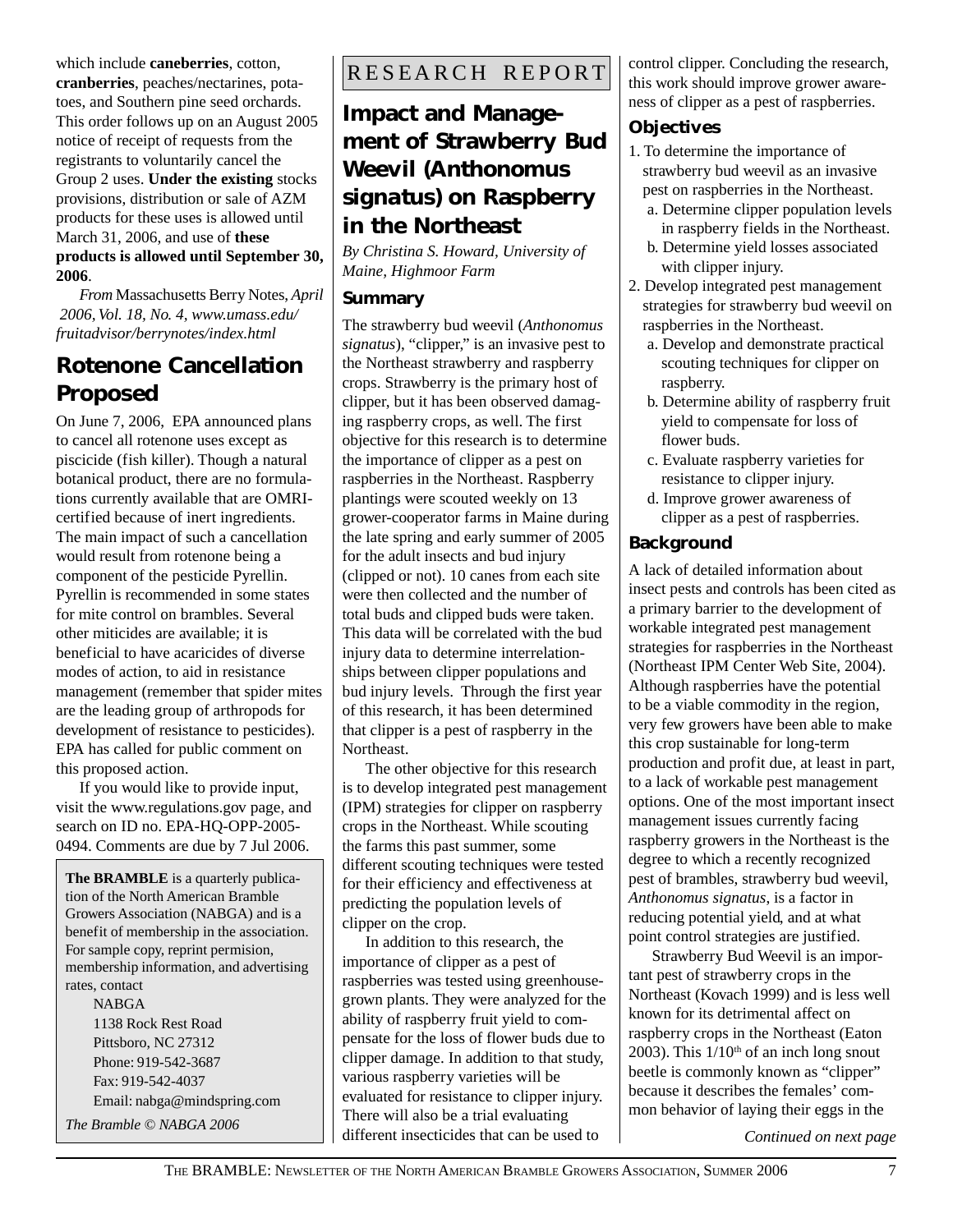bud and severing, or "clipping," the bud from the plant (Pritts 1999). The clipper is a direct pest to the plants because of the female egg laying behavior (English-Loeb et. al. 1999). This egg-laying behavior is the same in raspberry crops as in strawberry crops (Handley, et.al. 2002).

The adult clipper over-winters in strawberry or raspberry fields or in bushes, weeds or woods nearby the field (Handley et. al. 2002). The adults become active in early spring, coinciding with bud development (Handley et. al. 2002). The female clipper finds a suitable host, then punctures the base of the bud and inserts only one egg into the bud, then girdles the bud from the pedicel with her mouthparts (English-Loeb et. al. 1999). The bud dries up and eventually falls to the ground beneath the plant (Handley et.al. 2002). The egg hatches and the larvae develops and pupates inside the bud, feeding on the bud, and emerges as an adult in about 3 weeks (English-Loeb et. al. 1999). Clipper has one generation per season and female adults can lay

**Research Report, cont'd** multiple eggs (English-Loeb et. al. 1999) making even one clipper found in the field a crop threat.

> Not much work has been done researching strawberry bud weevil on raspberries even though we have known its potential to be a raspberry pest for a long time. Recent observations of University of New Hampshire scientist Alan Eaton and others throughout the Northeast note high levels of clipper injury and crop losses up to 75% for some growers. Preliminary studies done at the University of Maine show 5% to 55% injury levels in raspberries based on bud counts (Handley 2004). Clipper damage occurs in late spring and early summer, before raspberry scouting occurs, therefore farmers overlook it since it is past a stage where clipper can be controlled (Schloemann 2003).

> No research has been published in the US that focuses on clipper as a pest on raspberries, therefore no analysis has been done on the effect that this pest has on the resulting raspberry crop. To determine the severity of effect the strawberry bud weevil has on raspberry

crops, raspberry plantings must be surveyed and evaluated during the growing season and levels of clipper injury correlated with crop yield. This will determine how much clipper damage can be tolerated in raspberries, before there is a significant crop loss.

### **Materials and Methods**

**1a.** Raspberry plantings were scouted weekly on 13 grower-cooperator farms in Maine. The plantings were monitored for strawberry bud weevil populations and bud injury levels during the late spring and early summer of 2005 and the scouting will be repeated at the same farms in 2006. Scouting was coordinated and carried out by a graduate student and technician based at the University of Maine.

**1b.** Raspberry harvest data collected at grower-cooperator farms involved in the project will be analyzed with clipper and bud data to determine interrelationships between clipper populations, bud injury and fruit yield.

Replicated plots of insecticide treatments, varying timing and number of



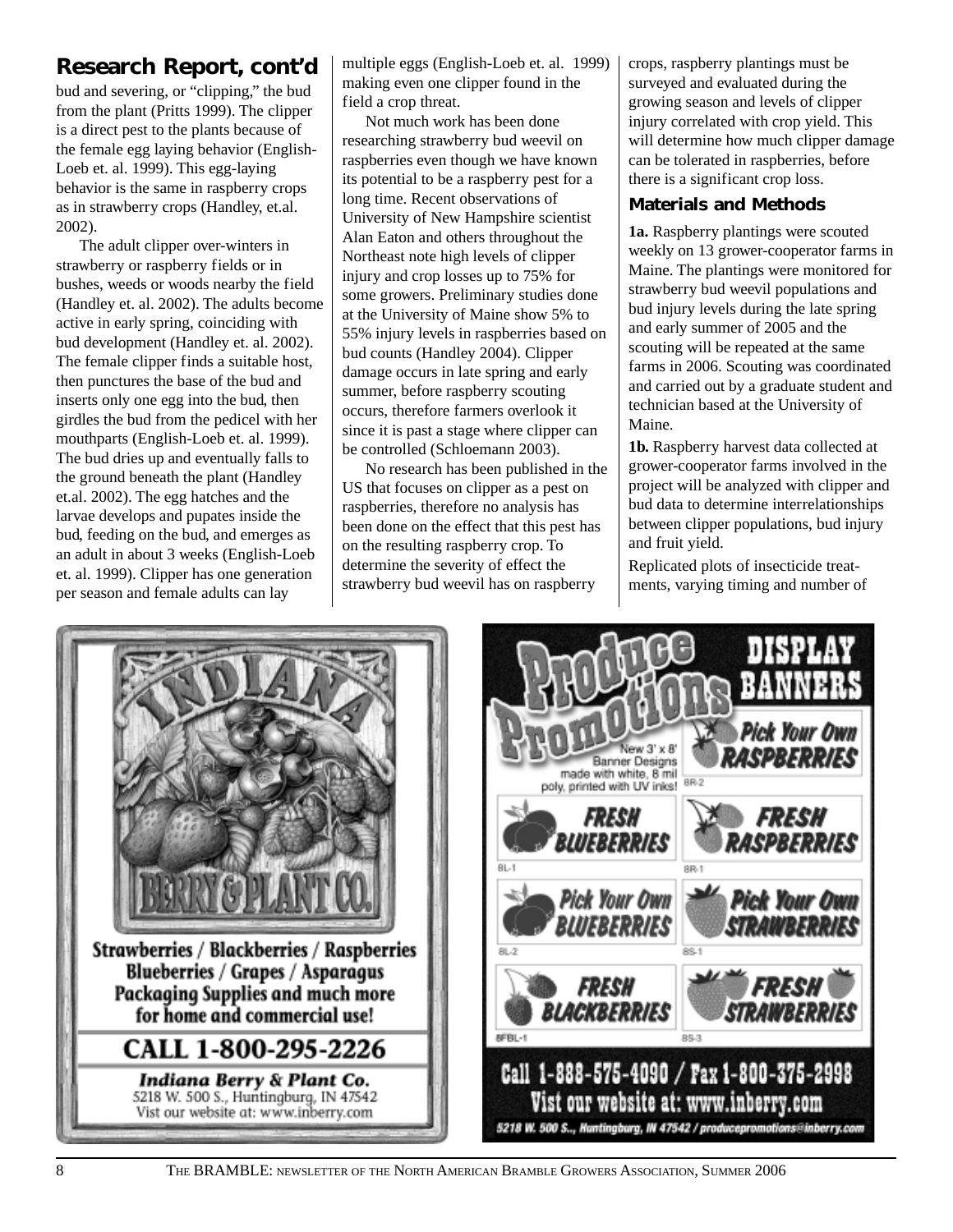

*Almost impossible to see in here and in the field, the raspberry clipper causes injury and crop losses of 5% to 55% in raspberries, according to this study's preliminary data.*

applications, will be established within an existing raspberry planting at the Maine Agricultural Experiment Station in Monmouth, to determine how targeted reductions in clipper populations effect bud injury and yield. Analysis of this data and that of 1b above will be used to determine if strawberry bud weevil poses a serious economic threat to raspberries in the Northeast. If damage levels are significant, recommendations for management will be developed based upon population levels and timing deemed most appropriate to prevent economically significant damage.

**2a.** Different sampling techniques for clipper were evaluated at all of the scouting sites including beat clothes (dislodging the insects onto a cloth by shaking the plants), sweep nets (brushing a net along the outer foliage and flower clusters), sticky traps (white boards with sticky covering placed within the planting) and pheromone traps (sticky traps baited with a chemical attractant recently developed in Europe for a very similar insect, *Anthonomus rubi*, that stimulates aggregation behavior). Efficiency and effectiveness of each method was measured to determine the most practical means to monitor clipper populations in raspberries.

**2b.** Raspberry plants were grown in greenhouse facilities at the Maine

Agricultural Experiment Station in Monmouth. Replicated flower bud removal treatments were applied, based on similar work recently carried out on strawberries (English-Loeb et al. 1999), varying the number of buds removed and the bud position on the inflorescence, to determine to what degree, if any, that raspberries can compensate for bud removal by increased size fruit from remaining, uninjured buds.

**2c.** Established raspberry variety trials at the Maine Agricultural Experiment Station in Monmouth and the Agricultural Experiment Station in Durham, NH will be used to determine if clipper populations, bud injury levels, or yield losses vary significantly between different raspberry varieties. Levels of resistance will be evaluated to determine if this may be an economically viable option for reducing clipper injury. **2d.** Data from the studies will be used to develop management recommendations for clipper on raspberries that will be incorporated into regional pest management guides and publicized in regional newsletters, web pages and a fact sheet. One farmer/cooperator site in each state will be host to a grower meeting where clipper injury monitoring techniques and management techniques and management strategies will be demonstrated.

### **Experimental Design and Statistical Analysis**

Each location that is used for sampling is a replication in this experiment. Within each replication the treatments will be a randomized complete block design for sampling. Analysis of variance with mean separation with LSD will be used for analysis of the data. Some of the experiments have been conducted (but no data has been analyzed yet) and some will be done in the 2006 season. The experiments that have been conducted will be repeated in 2006 as well. $\ddot{\mathbf{x}}$ 

### **Literature Cited**

Eaton, A. 2003. Personal Communication with David T. Handley.

English-Loeb, G., Pritts, M., Kovach, J., Rieckenberg, R., Kelly, M. 1999. Compensatory Ability of Strawberries to Bud and Flower Removal: Implications for managing the strawberry bud weevil. *Journal of Economic Entomolog*y Vol 92 (4): 915-921.

Handley, D.T., Wheeler, A., Dill, J. 2002. A survey of strawberry inflorescence injury caused by strawberry bud weevil. *HortScience* 35(3): 391.

Kovach, J., Rieckenberg, R., English-Loeb, G., Pritts, M. 1999. Oviposition Patterns of the strawberry bud weevil at two special scales and implications for management. *Journal of Economic Entomology* 92(6): 1358-1363.

Northeast IPM Center Web Site. http:// nepmc.org/. 2005.

Pritts, M., Kelly, M., English-Loeb, G. 1999. Strwaberry cultivars compensate for simulated bud weevil damage in matted row plantings. *HortScience* 34(1): 109-111.

Schloemann, S., ed. 2003. *New England Small Fruit Pest Management Guide: Managing Diseases, Insects, and Weeds on Small Fruits, 2003-2004*. University of Massachusetts Extension.

*Christina S. Howard, is a graduate student, University of Maine, Highmoor Farm. NABGA funded this project to her advisor, Dr. David Handley, University of Maine Vegetable & Small Fruit Specialist. Contact her at Christina.Howard@ umit.maine.edu or PO Box 179, Monmouth, ME 04259.*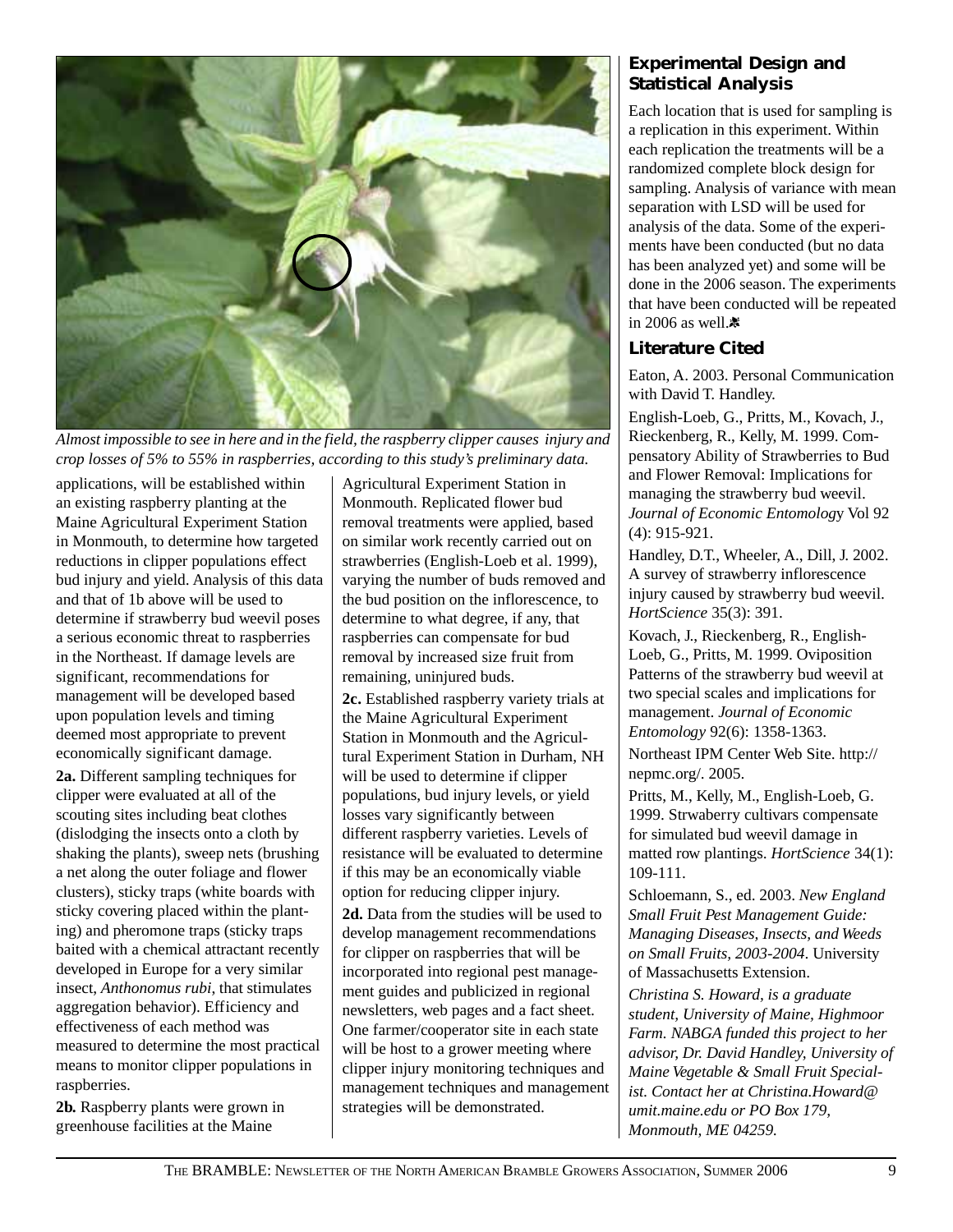### **Raspberry Fruit Rot and Cane Botrytis**

*By Sonia Schloemann, UMass Extension*

The fungus *Botrytis cinerea*, causes blossom blight, preharvest rot, postharvest rot, and cane infections in raspberries. It overwinters on canes, in dead leaves and as mummified fruit. Spores are produced in spring and begin a new infection cycle. A moist, humid environment is ideal for spore production and spread. All flower parts except sepals are very susceptible to infection by spores that land on flowers although these infections are latent; or dormant, until fruit ripens. In other words, no symptoms are visible at first. Because of this, growers must be aware of when their fields are in a susceptible growth stage and take measures to protect them from infection during that time. Other plant parts, as mentioned above, are also susceptible to infection and can cause cane leaf blights.

Wet weather or a lot of overhead irrigation is also necessary for high levels of infection to occur. Therefore, air circulation within the canopy, especially in the fruit zone, is very important. This is accomplished through good pruning practices in the dormant season. If significant wetting periods occur during bloom, the likelihood of infection by Botrytis is very high, and control measures may be needed.

**Symptoms**: Rotted fruit, usually with tufts of gray fungus growing on surface. Pale brown lesions may appear on primocane leaves in mid- to late summer. Cane infections appear as tan to brown lesions often encompassing more than one node. These lesions can girdle the cane causing eventual cane collapse. Cane lesions exhibit typical concentric "watermark" patterns from fall through late winter.

**Cultural control** 1. Create an open plant canopy to promote optimal air circulation and drying conditions by using good pruning practices. 2. Avoid excessive nitrogen fertilization, which can promote excessive vegetative growth, and control weeds. These practices also improve air circulation, increase light penetration, and speed drying of plant

### World Famous Doyle's Thornless Blackberry Look what you can get from one plant

**Totally thornless and does not sucker Yields 10–20 gallons per plant! Proven producer since 1975! Grows from Alaska to Florida ALL 50 states**

**Just one Doyle Thornless Blackberry yields more than 30 ordinary plants!**

**Large, Sweet, Juicy Berries—sooo good!**



**Adapts to patios and small yards a big plus**

THOMAS E. DOYLE (6/26/1900–1/13/01)

**No other blackberry compares to the Doyle! Great for commercial growers. Call or write for free literature. 50¢ from your backyard!**

**\$5.00 at the market or**

DOYLE'S THORNLESS BLACKBERRY INC.

**1600 Bedford Road • Washington, IN 47501 Tom Doyle 812-254-2654 fax 812-254-2655 tomdoyle@fruitsandberries.com www.fruitsandberries.com**

surfaces after irrigation and rain. 3. Pick fruit in the coolest part of the day. Keep harvested fruit in shade while in the field, then move to cold storage as soon as possible.

4. Irrigate in early morning whenever possible so plants dry

quickly. Switch from overhead to drip/ trickle irrigation.

**Chemical control** Spray first at 5% bloom and then again 7 to 10 days later. More applications during the growing season aid control in wet weather. Thorough coverage and canopy penetration are essential. Fungicide options are listed below (alphabetically, not in order of efficacy). *[These are Massachusetts recommendations; check to make sure products are registered for use in your state.]*

1. **Captan 80 WDG** at 2.5 lb/A. Do not apply within 3 days of harvest. 72-hr reentry.

2. **Elevate 50 WDG** at 1.5 lb/A. Do not use more than 6 lb/A/season. Can be used up to and including the day of harvest. 12-hr reentry.

 3. **Pristine** at 18.5 to 23 oz/A. Do not use more than 2 consecutive applications or more than 4 times/year. Can be used day of harvest. 24-hr reentry.

4. **Rovral 4 Flowable** at 1 to 2 pint/A plus another fungicide with a different mode of activity. Can apply the day of harvest. Fungal pathogens have shown resistance to the action of Rovral when used exclusively. Alternate or tank-mix with other registered fungicides. Also limit to two applications per year. 24-hr reentry.

5. **Switch 62.5 WG** at 11 to 14 oz/A. May be used up to and including the day of harvest. Do not apply more than twice sequentially or use more than 56 oz/A/ season. 12-hr re-entry.

From *Massachusetts Berry Note*s, June 1, 2006 Vol. 18, No. 8. To subscribe to this e-mail newsletter, contact *Sonia Schloemann at sgs@umext.umass.edu.*

### *ABCs of Blackberry Production*

Copies of the looseleaf notebook created for participants in the ABCs of Blackberry Production workshop at our annual meeting in Savannah are available from NABGA. The notebook contains basic production advice; cultivar and nursery information; recommendations on disease and pest control, soil management, and pruning; and production budgets. The focus is the Southeast and Eastern states. The looseleaf format makes adding and replacing information easy. This is a good resource for someone just getting started. The cost is \$18/copy, shipping included. To order, send your check and mailing address to NABGA.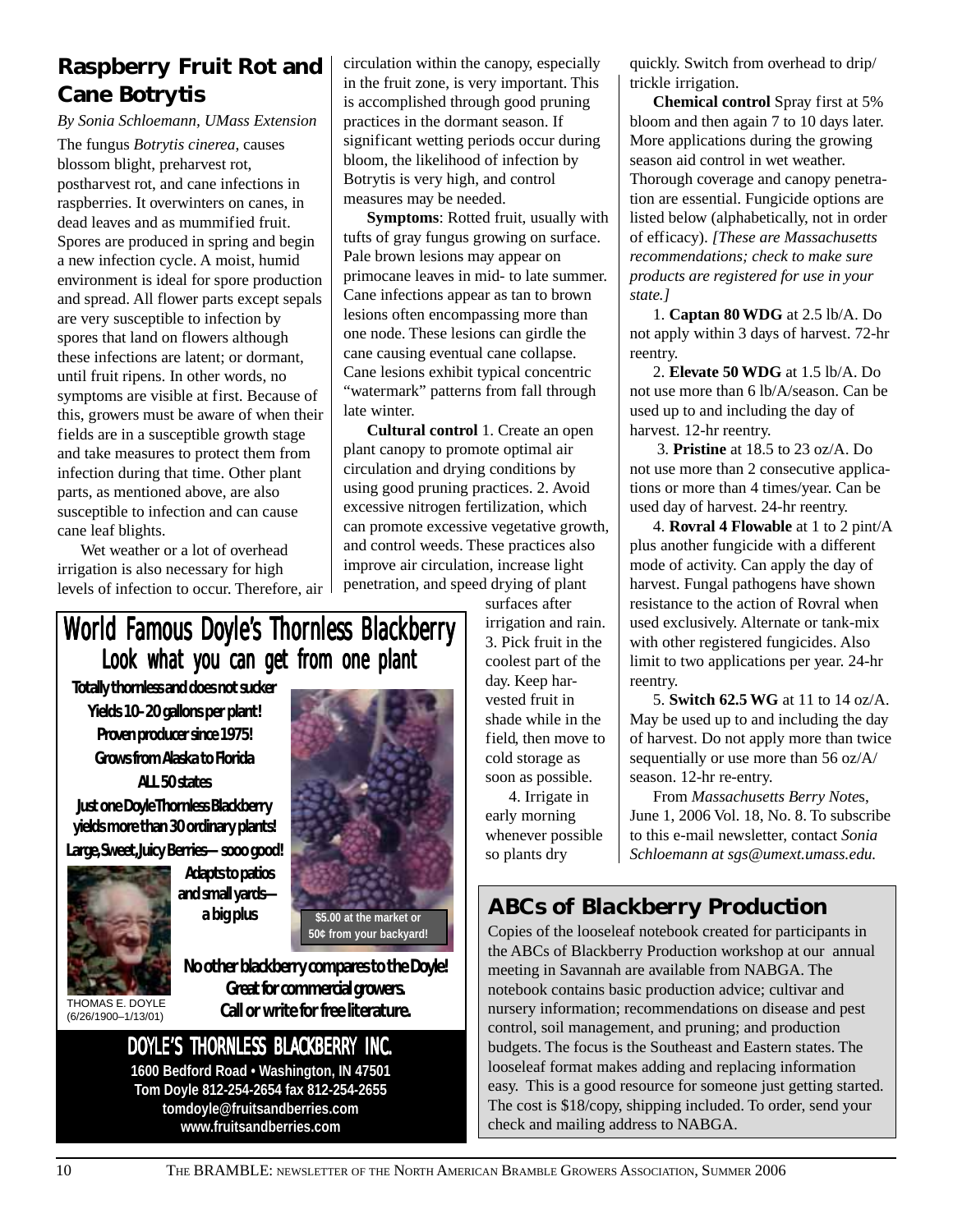### **Welcome, New and Returning Members!**

Please welcome the members listed to right to NABGA! These members have have renewed their memberships or joined NABGA since the ldirectory was printed this spring. The list above is formatted so you can clip or photocopy the page and fasten it into your membership directory. A complete and up-to-date membership list can also be found in the Members Only section of our website.

### RESEARCH REPORT

### **Weed Management Evaluations in Established Brambles**

*By Katherine M. Jennings, Dept. of Horticultural Science, North Carolina State University*

Herbicides were evaluated in established raspberries at the Sandhills Research station in Jackson Springs, NC. Treatments included Starane (fluroxypyr) at 0.67 pt/A, Envoke (trifloxysulfuron) at 0.15 oz/A, Rely (glufosinate) at 4 qt/A, Harmony GT (thifensulfuron) at 0.5 oz/ A, Sandea (halosulfuron) at 0.5 oz/A, Basagran (bentazon) at 1.5 pt/A, and Chateau (flumioxazin) at 2 oz/A. A nontreated check was included for comparison. Treatments were directed down both sides of the raspberry bushes. Plots were rated visually for crop injury and sucker control 3 weeks after treatment. Very few weeds were present in this trial. Therefore weed control evaluations were not recorded. Crop injury from Starane averaged 7% however sucker control was 100%. Injury from Rely averaged 22% and sucker control was 91%. The most significant injury was observed with Harmony GT (27%). Sucker control by Harmony GT was 30%. Crop injury from Basagran, Envoke, Chateau, and Sandea ranged from 10 to 13%. From these results it appears that some of these herbicides may be safe to raspberries. In

**Rejean & Jacques Demers Demers, Inc.** 796 St. Joseph St. Nicolas, QUE G7A 1Z6 Canada Phone: 418-831-2489 farm Fax: 418-831-1906 rejean@phdemers.com

**Patrick Garrison Stahlbush Island Farms, Inc.** 3122 Stahlbush Island Rd. Corvallis, OR 97333 Phone: 541-757-1497 farm Fax: 541-754-1847 patrick@stahlbush.com Indiana Berry

**David Hefler** P.O. Box 311 Scarborough, ME 04070 Phone: 207-883-5574 home Fax: 207-883-8222 dhefler@maine.rr.com

**Indiana Berry & Plant Co. & Produce Promotions Sam Erwin** 5218 W. 500 S. Huntingburg, IN 47542 Phone: 574-784-2905 w

888-575-4090 toll-free sampatch@galaxyinternet.net www.inberry.com www.producepromotions.com

#### **Joyce Marble**

Rockport Hydroponics P.O. Box 1108 Rockport, ME 04856 207-785-2783 w 207-785-2782 h

**Douglas Pfeiffer Virginia Tech** 205C Price Hall, Dept. of Entomology Blacksburg, VA 24061 Phone: 540-231-4183 work Fax: 540-231-9131 dgpfeiff@vt.edu www.nabgaipm.shorturl.com

#### **William & Jerome Rondelez Black Bear Farms**

1133 County Rd. 20 West, RR3 Kingsville, ON N9Y 2E6 Canada Phone: 519-733-2671 home 519-733-6289 farm mainwest@bellnet.ca

**Fred & Maria Schreffler**

**The Berry Ranch** 7998 Hwy 20-26 Nampa, ID 83687-8146 Phone: 208-466-3860 home fred@theberryranch.com www.theberryranch.com

#### **Al Shirley**

**Mountain Mist Farms** 1869 Hidden Hills Rd. Gatlinburg, TN 37738 Phone: 865-430-9201 work 865-548-0775 cell Fax: 865-430-9208 ashirley@mtnshadows.com

#### **Gavin Sills**

**Driscoll Strawberry Associates** 151 Silliman Road Watsonville CA 95076 Phone: 831-722-5577 work Fax: 831-722-0191 Gavin.Sills@driscolls.com

#### **Donel Sprenger**

5466 Willow Lane Vermilion, OH 44089 Phone: 440-967-9929 home 239-614-4845 winter home

### **Sheldon Wheatley**

**630 Suffolk Rd** Charlottetown, PEI C1A 7J7 Canada Phone: 902-566-5606 home Fax: 902-566-5604

2006 this study is being repeated and expanded to include additional rates and herbicides.<sup>\*</sup>

*NABGA has funded this project for the 2006 trials as well, through a cooperative agreement with the IR-4 Program.. Contact Katie Jennings at NCSU Box 7609, Raleigh, NC 27695, phone 919-218-0077, email katie\_jennings@ncsu.edu.*